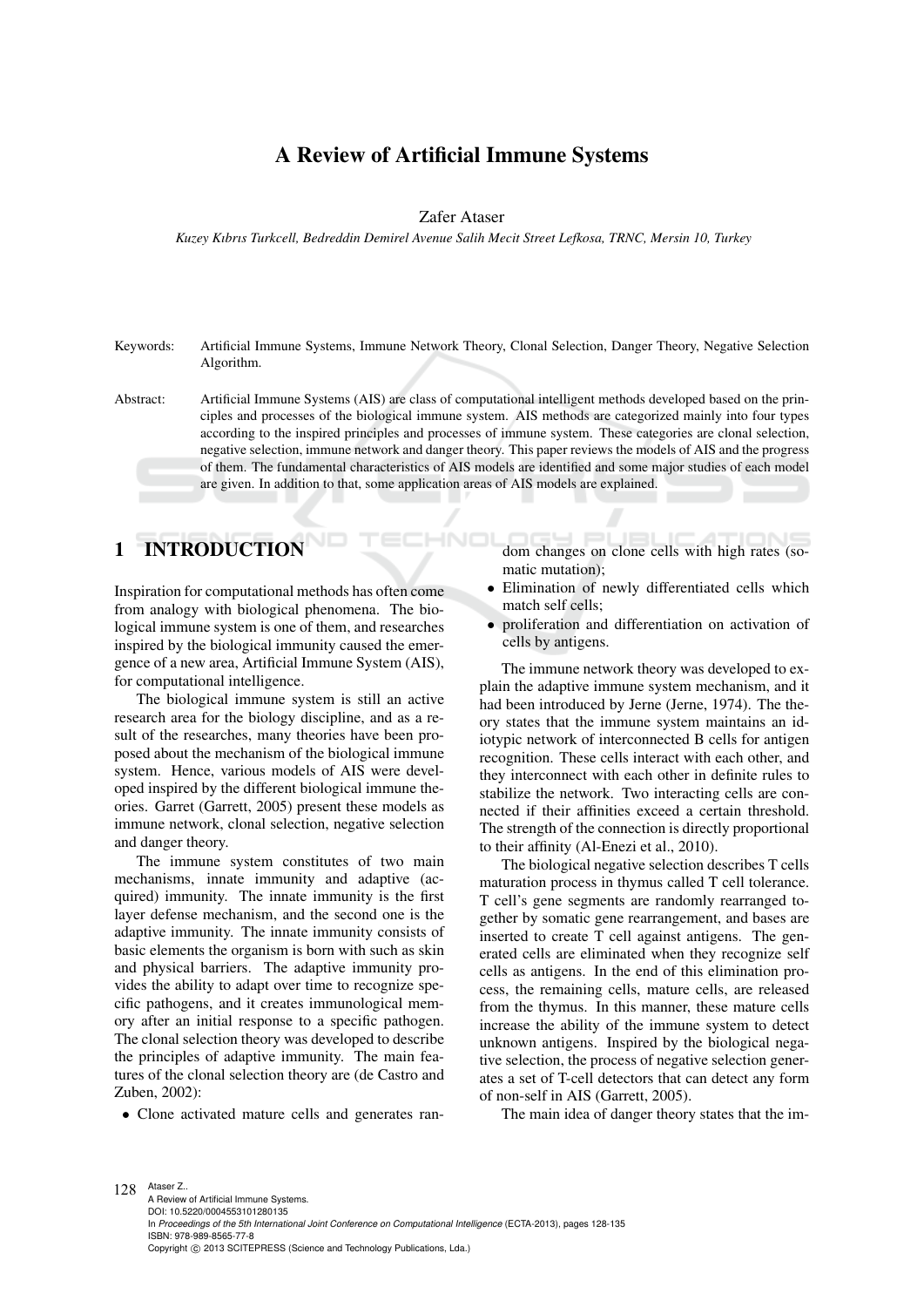mune system responds to danger instead of non-self (Matzinger, 2002). Danger theory fundamentally accepts the need for discrimination as other theories. On the other, the difference between danger theory and others is the answer to what should be responded to. Danger theory responds danger instead of foreignness, and danger is evaluated by damage to cells specified by distress signals. These signals are sent out in case of an unnatural death of cells.

# 2 MAJOR AIS WORKS

Artificial Immune System (AIS) attracted the attention of researchers after the first studies, and many researches have been done on it. AIS emerged as a new branch of Artificial Intelligence (AI) as other disiplines inspired from biological mechanisms. There are many studies on AIS, and some of them focused on the categorization of the proposed AIS methods based on their porperties (Garrett, 2005),(Al-Enezi et al., 2010). This section reviews the studies on existing models.

#### 2.1 Immune Network Theory

Timmis et al. (Timmis et al., 2000), (Timmis and Neal, 2001) introduced Artificial Immune Network (AINE) method which uses artificial recognition ball (ARB) to represent a number of identical B cells described in immune network. The stimulated B cells are subjected to clone and somatic hypermutation ensures that these clones are differentiated a relatively large proportion of the parent cell. The cells stimulated by particular antigen are kept in the immunological memory for that antigen. Two B cells are connected based on the affinity between them. The affinity is measured using the Euclidean distance between the two B cells. The two B cells are connected when the affinity between them exceeds the network affinity threshold. The connected B cells are called as ARB. Timmis et al. (Timmis and Neal, 2001) were tested AINE using Fisher Iris dataset, and AINE generates the disconnected clusters which provide the variety which allows the immune system to generalize variations in the data encountered.

Castro and Zuben (de Castro and Zuben, 2001) proposed "Artificial Immune Network Model for Data Analysis" (aiNet) learning algorithm. This algorithm uses nodes simulating antibodies, while AINE uses nodes inspired by B cells. Antibodies are receptor molecules that are secreted B cells with the primary role recognizing and binding with an antigen. One of the important aims of this algorithm is to increase the generalization of antibodies and the network. In order to do that, aiNet suppresses antibodies with low antigenic and high affinities according to the suppression threshold. There are two suppressive steps in this algorithm, clonal suppression and network suppression. Hence, the suppression threshold controls the specificity level of the antibodies, the clustering accuracy and network plasticity. aiNet provides the reconstruction of the metric and topological relationships. Reproducing the topological relationships causes that similar information are mapped onto closer antibodies, eventually the same one and clustering of the input space.

Liu and Xu (Liu and Xu, 2008) introduced a cooperative artificial immune network called CoAIN to improve search ability and search speed. The CoAIN uses cooperative strategy inspired by particle swarm behavior. This means that each network cell has the ability to cooperate with other individuals, and this cooperation adjusts position according to its own experience and the experience of the best cell. In this way, this cooperation ability finds the best position encountered by itself and its neighbor. In the other feature of CoAIN, antibodies with fitness dominate clonal selection, and smaller step size of mutation is used in clonal selection to find global optimization. Step size of mutation is decreased smoothly with the increase of generation to fit for finer search. This paper shows that some basic immune principles together with simple cooperation behavior makes possible to solve complex optimization tasks.

Coelho and Zuben (Coelho and Zuben, 2010) proposed Concentration-based Artificial Immune Network (cob-aiNet) to solve single optimization problems, and they (Coelho and Zuben, 2011) introduce the extension of cob-aiNet to solve multi-objective optimization problems. The cob-aiNet exploits the features of a concentration-based immune model. Thus, it controls the dynamics of the population, and uses new mechanisms to stimulate and maintain the diversity of the individuals in the population.

Zhong and Zhang (Zhong and Zhang, 2012) present a novel supervised algorithm based on the immune network theory, the artificial antibody network ( ABNet). In this method, every antibody consists of two important attributes, its center vector and recognizing radius. The antibody can recognize all antigens within the range of its recognizing radius. ABNet was designed for classifications of multi-/hyperspectral remote sensing images.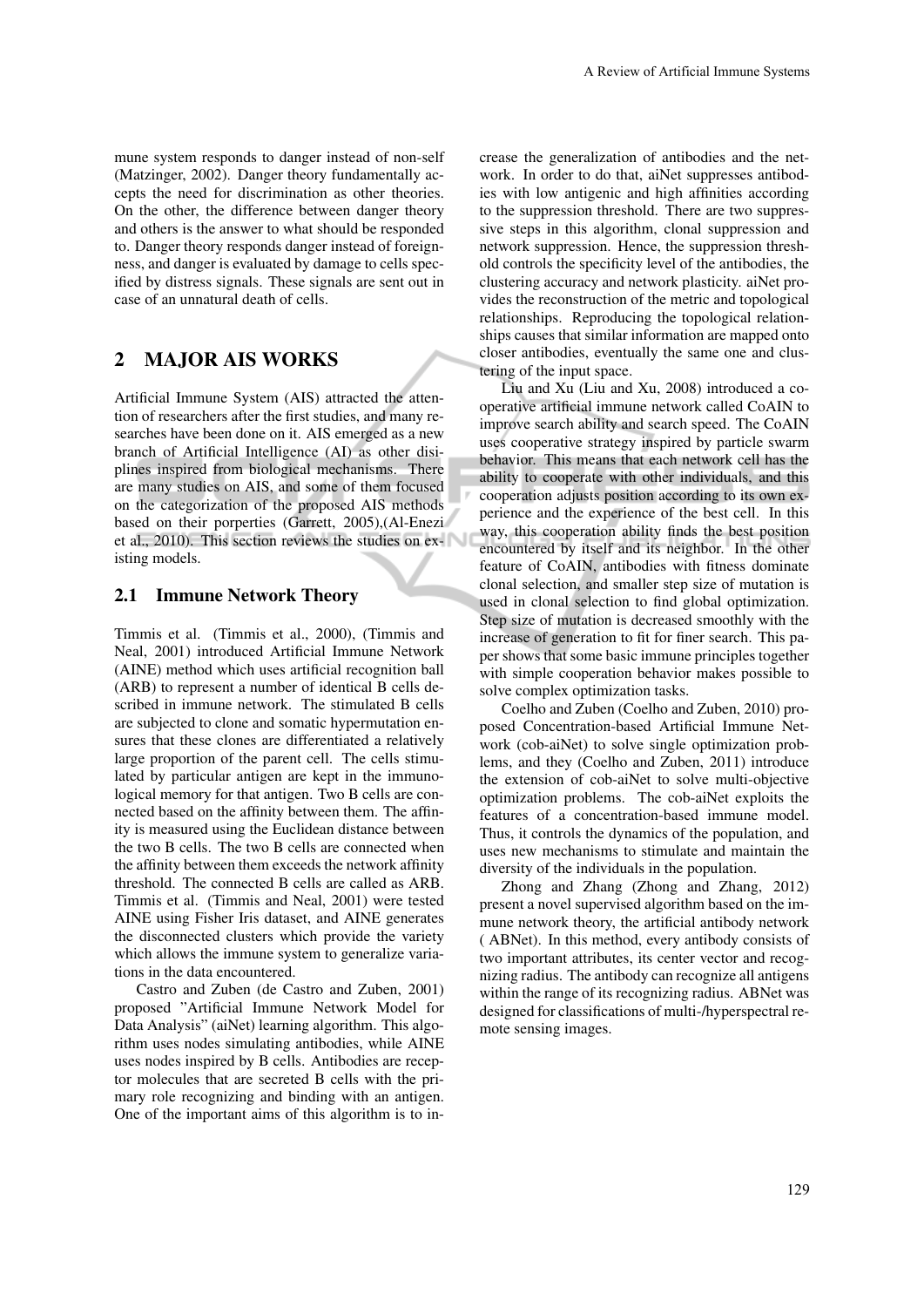#### 2.2 Clonal Selection

Castro and Zuben (de Castro and Zuben, 1999), (de Castro and Zuben, 2000) popularized the artificial form of clonal selection developing an algorithm called clonal selection algorithm (CSA). They applied CSA to different problems and compared it with the standard genetic algorithm (GA) (de Castro and Zuben, 2000). Then, they (de Castro and Zuben, 2002) modified the algorithm and renamed it to CLONALG, which is the most known clonal selection algorithm. Two forms of CLONALG were introduced, one for optimization tasks and one for pattern matching. CLONALG takes into account the following main immune features;

- maintenance of a specific memory set;
- selection and cloning of the most stimulated antibodies;
- death of nonstimulated antibodies;
- affinity maturation
- reselection of the clones according to their antigenic affinity, generation, and maintenance of diversity.

Brownlee (Brownlee, 2005) introduced Clonal Selection Classification Algorithm (CSCA) which is mainly based on CLONALG. Concern of CSCA increases classification accuracy. CSCA is considered as a function optimization procedure that maximizes the number of correctly classified patterns and minimizes the number of misclassified patterns. The algorithm is constituted of four main steps:

- 1. Initialization Initialize the antibody population.
- 2. Training looping Involve selection and pruning step, cloning and mutation step and the insertion the generated clones.
- 3. Final Pruning Prepare fitness scores and perform pruning
- 4. Classification Classify using the antibody population.

Oliveira et al. (L. O. V. B. Oliveira, 2012) proposed Clonal Selection Classifier with Data Reduction (CSCDR) which is mainly based on the CSCA. CSCA is modified to increase the performance and to decrease the number of memory cells. The mutation process is changed to get better results in search space process, and a control parameter is inserted to decrease the number of memory cells produced.

Li et al. (Li et al., 2012) introduced Reconfigurable Space Clone Selection Algorithm (RSCSA), which is focuses on the antibody population size and antibody search space. RSCSA reduces the search

space and antibody population size. Due to this reduction, the algorithm has strong robustness and fast convergent speed.

### 2.3 Danger Theory

◡

Aickelin and Cayzer (Aickelin and Cayzer, 2002) presented the one of the first major studies about the danger theory from AIS perspective. This study explains Matzinger's Danger Theory in the first part. Then, the danger theory is evaluated from the perspective of AIS practitioners. In this evaluation, the danger concept is discussed, and the danger theory is compared with the other AIS models, i.e. negative selection. Beside this, they debate about how to implement the danger theory based on the AIS perspective. In the last section, the AIS applications are evaluated based on the danger theory.

Greensmith et al. (Greensmith et al., 2004) described the danger theory and AIS applications. The current state of intrusion detection systems (IDS) was presented. They discussed the application of the danger theory on IDS, and claimed that significant improvements will be provided. Kim et al.(Kim et al., 2005) and Roper (Roper, 2009) also proposed that the danger theory is more suitable than other AIS models to apply on IDS.

Aickelin and Greensmith (Aickelin and Greensmith, 2007) introduced two algorithms, the Dendritic Cell Algorithm (DCA) and the Toll-like Receptor algorithm (TLR), developed based on the danger theory. These algorithms were developed inspired by different aspects of the danger theory. DCA and TLR proved that it is possible to build feasible AIS algorithms based on the principles of the danger theory.

Zhu and Tan (Zhu and Tan, 2011) proposed a danger theory based learning (DTL) model, which mimic the mechanism of the danger theory. The algorithm was tested with spam filtering problem and compared with classical machine learning approaches, Support Vector Machine (SVM) and Naive Bayes (NB). In experiments, the DTL model outperformed SVM, NB.

### 2.4 Negative Selection Algorithm (NSA)

Artificial Immune System (AIS) covers many models inspired by the biological immune system. The first model, negative selection algorithm (NSA), among AIS models was introduced by Forrest et al. (Forrest et al., 1994). Many researches have been performed after the introduction of NSA. These researches proposed various NSA, and they are differentiated in data representation, detector representation, self definition and matching rule.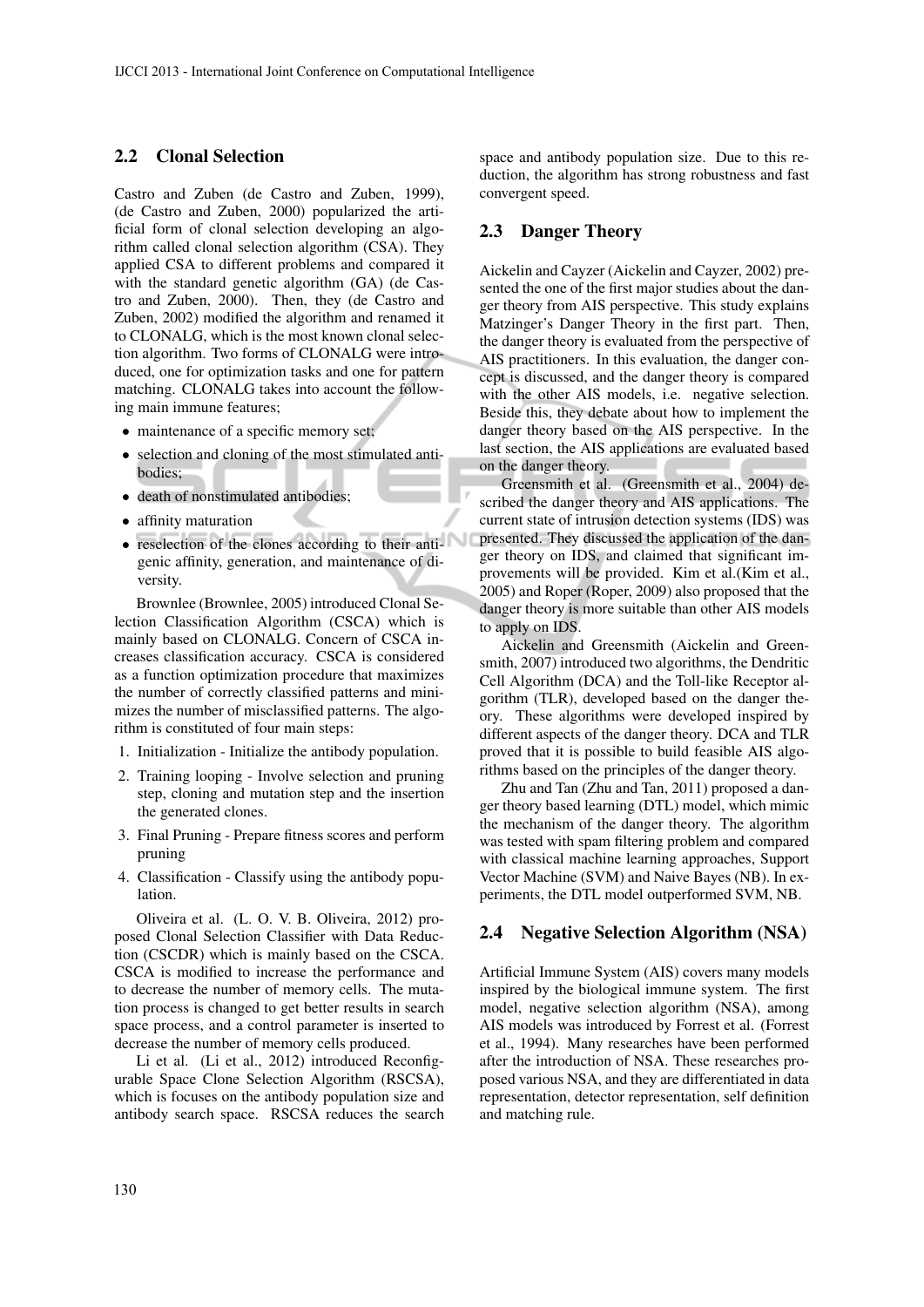

Figure 1: Generation of valid detector set (Forrest et al., 1994).

Forrest et al. (Forrest et al., 1994) proposed NSA inspired by discrimination between self and non-self in immune system. Therefore, NSA imitates the T cell maturation process, which gives the ability to T cells to make discrimination between self and nonself. To implement NSA, there are some critical development considerations; data representation, self definition, detector coverage, matching rule. This study converts the given data to binary representation, so detectors are also represented in binary form. Self was defined as the string to be protected, and other (non-self) to be any other string. The self string is logically split into equal-size segments to generate valid detectors. This produces the collection *S* of self substrings. In the second step, detectors are randomly generated, and generated strings match strings in *S* are eliminated. Strings that do not match any string in *S* are added to the detector set. Two strings match, if they match at least *r* contiguous locations. Figure 1 shows all these the detector generation phase.

Freitas and Timmis (Freitas and Timmis, 2007) discussed the application of NSA for data mining, so features of NSA were explored. The basic framework of the negative selection process to generate detectors were given in Algorithm 1.

Hofmeyr and Forrest (Hofmeyr and Forrest, 1999),(Hofmeyr and Forrest, 2000) proposed the artificial immune system (ARTIS) method, and they applied it to intrusion detection. This method represents detectors as bit strings, and uses the r contiguous matching rule. Beside these, the study defines the lifecycle of a detector, so it provides dynamic detector populations and adaptation ability in a continuously changing environment. In this lifecycle, a detector can be in one of the five states: immature, mature, activated, memory or death. Figure 2 presents the lifecycle of a detector. Randomly generated detector is considered as immature detectors, and if it does not match



Figure 2: The lifecycle of a detector (Hofmeyr and Forrest, 2000).

self data during the tolerization period, it becomes a mature detector. A mature detector becomes an activated, when it exceeds the activation threshold (match threshold). After that, a human security officer's confirmation (costimulation) is needed for an activated detector to make it a memory detector. Immature, mature and activated detectors can die, but memory detectors go to activated state, when they match nonself. An immature detector dies, if it matches self. A mature detector death is occurred, when it does not exceed activation threshold during lifetime (life expectancy). An activated detector dies, if it does not receive confirmation in a time period (costimulation delay).

Gonzalez et al. (Gonzalez et al., 2003a) presented the effects of the low-level representation and its matching rules on the performance of NSA in covering the non-self space. They explored and compared the different binary matching rules: rcontiguous matching, r-chunk matching, Hamming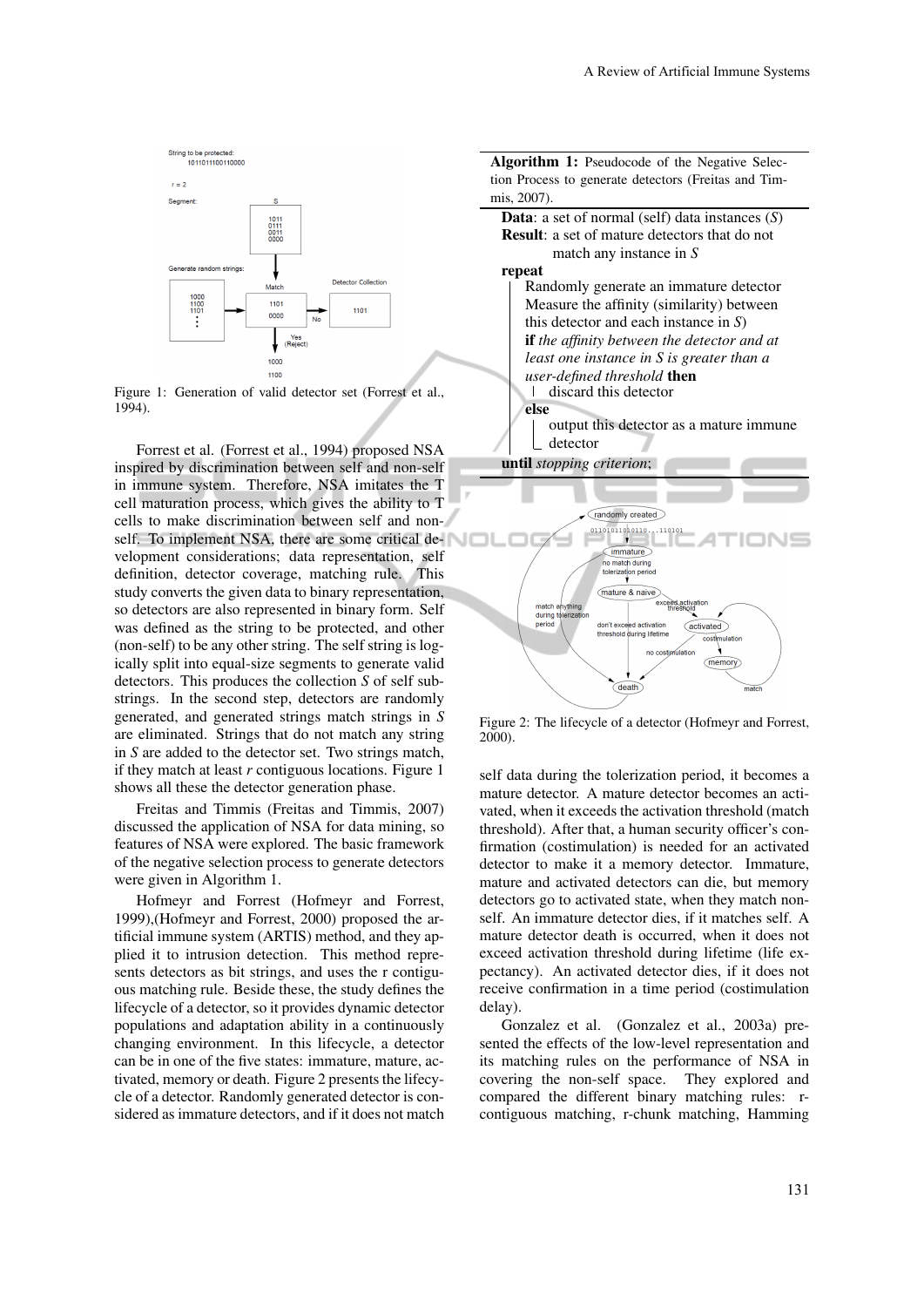distance matching, and Rogers and Tanimoto matching. This study indicates that the matching rule for NSA needs to be chosen when it represents data accurately in problem space.

Gonzalez et al. (Gonzalez et al., 2002) proposed a Real-Valued Negative Selection (RNS) algorithm. RNS algorithm uses real numbers to represent self/non-self space RNS algorithm and binary NSA were compared for anomaly detection problem. Then, advantages and disadvantages of the real-valued representation were presented based on the binary representation. Real-valued representation advantages are: closer to original problem space, allowing the use of methods from computational geometry to speed-up the algorithms, facilitating the use of other machine learning methods to find useful high level knowledge i.e. (Gonzalez and Dasgupta, 2003). Disadvantages of real-valued representation are: making analysis of the problem space harder, not suitable for the representation of categorical attributes.

Dasgupta and Gonzalez (Dasgupta and Gonzalez, 2002) explored positive selection and negative selection, and they were compared using real-valued representation. Detectors are represented as rectangle with real numbers. Based on this comparison, advantages and disadvantages of these approaches were described. This comparison showed that positive selection is more precise, but it needs more time and space resources. The negative selection is less precise, but it needs fewer time and space resources.

Real-valued representation is used in many applications due to the nature of applications' domains, i.e. intrusion detection from network traffic. The nonself coverage gets difficult for the problems with natural real-valued representation. This is because, the real-valued space is continuous and the boundary of self and non-self is ambiguous in this space. Therefore, the non-self coverage is a major issue for realvalued NSA (RNSA) (Gonzalez et al., 2002), (Gonzalez et al., 2003b), (Ji and Dasgupta, 2009), (Zeng et al., 2009), (Balachandran et al., 2007), (X. Yuel and Wangl, 2010). Detector representation and self definition are the determinant for the non-self coverage. A part of research have been focused on the detector representation and distribution in the non-self space in order to maximize the coverage(Gonzalez et al., 2003b), (Balachandran et al., 2007),(Ji and Dasgupta, 2009). On the other hand, the recent research is focused on adaptive-self that implicates the variable self radius (Bezerra et al., 2005), (Zeng et al., 2009), (X. Yuel and Wangl, 2010) . The self radius is an important value to control the detection rate and false alarm rate.

In real-valued NSAs, the detectors are usually rep-

resented as circles or rectangles for two dimensional problems. Nevertheless, some NSAs use mixture of specific geometrical shapes to represent the detectors. However, some of NSAs generate the detectors with different sizes. Based on the data and detector representation, the matching rule is changed, and Euclidean distance matching is usually used in realvalued representation.

Dasgupta and Gonzalez (Dasgupta and Gonzalez, 2002), (Gonzalez and Dasgupta, 2002) represent the detectors generated by genetic algorithm as rules. They present the general form of detector rules (detectors) as follows:

*R<sub>j</sub>*: If *Cond<sub>i</sub>* then nonself, 
$$
j = 1,...,x
$$
  
\n*Cond<sub>i</sub>* =  $x_1 \in [low_1^i, high_1^i]$  and ... and  $x_n \in [low_n^i, high_n^i]$ 

where  $(x_1,..., x_n)$  is a feature vector, and  $[low_1^i, high_1^i]$  specifies the lower and upper values in the condition part. In this definition, *m* is the number of detector rules, and *n* is the number of feature dimensions. The detectors correspond to hyperrectangles in a multidimensional space. In this study, self region is determined by the level of variability (*v*) parameter, which is interpreted as the radius of self samples.

Gonzalez et al. (Gonzalez et al., 2003b) proposed a Randomized Real-Valued Negative Selection Algorithm (RRNS). This algorithm takes the detector radius and the self variability threshold (self sample radius) as parameters, so each self sample and detector is represented as circles in two-dimensional problem space. These circles have a fixed size specified by the relevant parameter. Based on the self radius parameter, the algorithm uses Monte Carlo method to estimate the volume of self region.

Balachandran et al (Balachandran et al., 2007) present a work focused on developing a framework for generating multi-shaped detectors in real-valued NSA. This new extended real-valued NSA uses multiple shape (sphere, rectangle or ellipse) detectors for covering two dimensional non-self space. In this NSA, self space is also specified by the constant self radius parameter.

Ji and Dasgupta (Ji and Dasgupta, 2009),(Ji and Dasgupta, 2005),(Ji and Dasgupta, 2004) proposed a new real-valued NSA, which generates variable size detectors. In this NSA, the detectors are represented as circles in two dimensional space and the radii of these circles are variable. On the other hand, the radius for all self samples is taken as the constant parameter and used to check whether a new generated detector is in any self circle or not. If it is, then discarded, otherwise the distance between the center of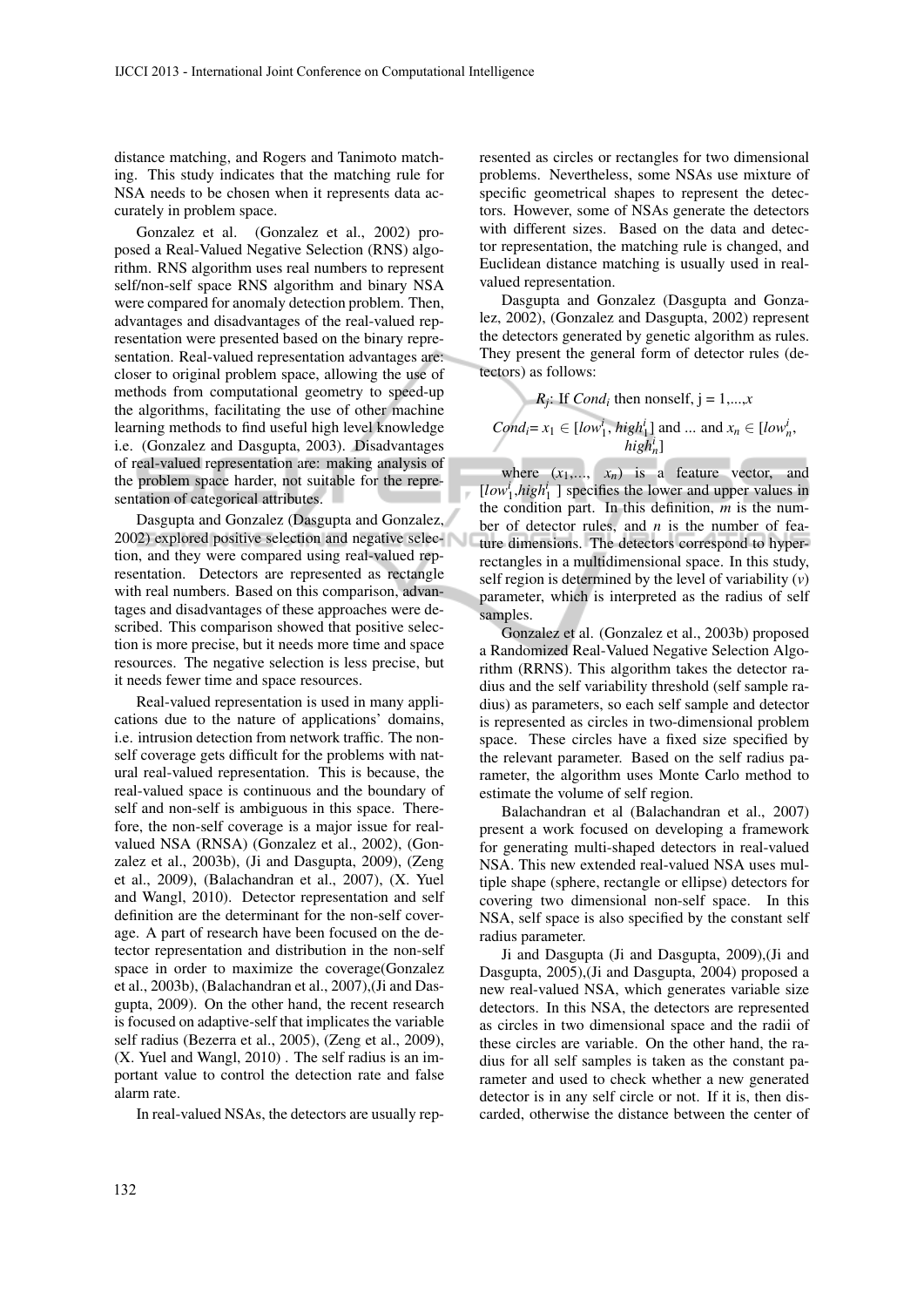detector and the nearest self sample is assigned to this detector radius. This is called boundary-aware method (Ji and Dasgupta, 2005).

In the work by Bezerra et al (Bezerra et al., 2005), an adaptive radius immune algorithm (ARIA) was developed. This is one of the first researches on variable self radius for each self sample. Although, ARIA is closer to clonal selection algorithm, this adjusted self radius has crucial effect in AIS. ARIA considers the density information to form its representation. ARIA takes an initial value of self radius and based on the local density of samples, this initial value is adjusted for each sample.

Zeng et al (Zeng et al., 2009) introduce a self-adaptive negative selection algorithm (ANSA). ANSA can adapt the varieties of self/nonself space by adjusting self radii and detectors' radii. Yuel et al (X. Yuel and Wangl, 2010) worked on optimization of self set for real-valued NSA. In order to do that, self samples are processed in three steps. In the first step, wrong samples are discarded according to "3  $\sigma$ " criterion. In the next step, the self radius is adjusted by the self's probability density. In the last step, unnecessary self samples, whose covered region is already overlapped by others, are discarded.

The major characteristics of a negative selection algorithm can be identified as follows:

- 1. Negative representation (Ji and Dasgupta, 2007): NSA identifies and represents the complementary space of the given samples in training phase. Negative representation and positive representation algorithms have been compared in many researches to extract the strength and applicability of negative representation (Dasgupta and Nino, 2000), (Dasgupta and Gonzalez, 2002), (Stibor et al., 2005a), (Stibor et al., 2005b).
- 2. Usage of detector set as the classification mechanism (Ji and Dasgupta, 2007): Detector set usage provides the opportunity to NSA to distribute its processes, i.e. detectors generation.
- 3. One-class classification (Ji and Dasgupta, 2007)(Freitas and Timmis, 2007): NSA was developed inspired by the self/non-self discrimination mechanism of the biological mechanism. Therefore, NSA is trained with samples from the one class (self) and then classifies the given instance into one of two classes (self/non-self). Although some researches tried to extend NSA for multiclass classification problems(Dasgupta and Gonzalez, 2002; Gonzalez and Dasgupta, 2002), large majority of the researches have been applied to one-class classification problems.
- 4. Adaptation capability(Hofmeyr and Forrest,

1999), (Hofmeyr and Forrest, 2000) (Chen et al., 2005): There are many researches to develop adaptive NSAs inspired by the adaptation ability of biological immune system. These adaptive NSAs use some mechanisms, i.e. memory, and processes, to obtain dynamic change of the detectors population.

Particularly, NSA was developed for intrusion detection research (Forrest et al., 1994). Negative selection algorithm (NSA) can be used in many domains today, but the most natural application domain of NSA is intrusion detection (Dasgupta and Gonzalez, 2002), (Powers and He, 2006), (Kim and Bentley, 2001), (Hofmeyr and Forrest, 1999).

## 2.5 Applications

AIS have many application areas today after first proposal. Hart and Timmis (Hart and Timmis, 2008) surveyed AIS studies and classified application areas of AIS into 12 headings. These categories are presented in table, and according to the number of researches on these categories, categories were divided into major and minor. Based on these categorizations of application areas, Hart and Timmis summarized application areas of AIS as (1) Learning (2) Anomaly Detection and (3) Optimisation. Application areas were mapped to these groups: Learning contains clustering, classification and pattern recognition, robotic and control applications; Anomaly Detection includes fault detection and computer and network security applications; Optimisation consists of real-world problems which essentially include combinatoric and also numeric function optimisation.

Table 1: Application Areas of AIS (Hart and Timmis, 2008).

| Major                         | Minor                   |
|-------------------------------|-------------------------|
| Clustering/Classification     | Bio-informatics         |
| <b>Anomaly Detection</b>      | <b>Image Processing</b> |
| <b>Computer Security</b>      | Control                 |
| Numeric Function Optimisation | Robotics                |
| Combinatoric Optimisation     | <b>Virus Detection</b>  |
| Learning                      | Web Mining              |

Garret (Garrett, 2005) surveyed AIS models and gives the application areas for each of them. NSA application areas are change detection, fault detection and diagnosis, network intrusion detection; Clonal selection application areas are pattern recognition, automated scheduling, document classification, unimodal, combinatorial and multi-modal optimization; Immune network application areas are detecting gene promoter sequences, diagnosis data mining and clus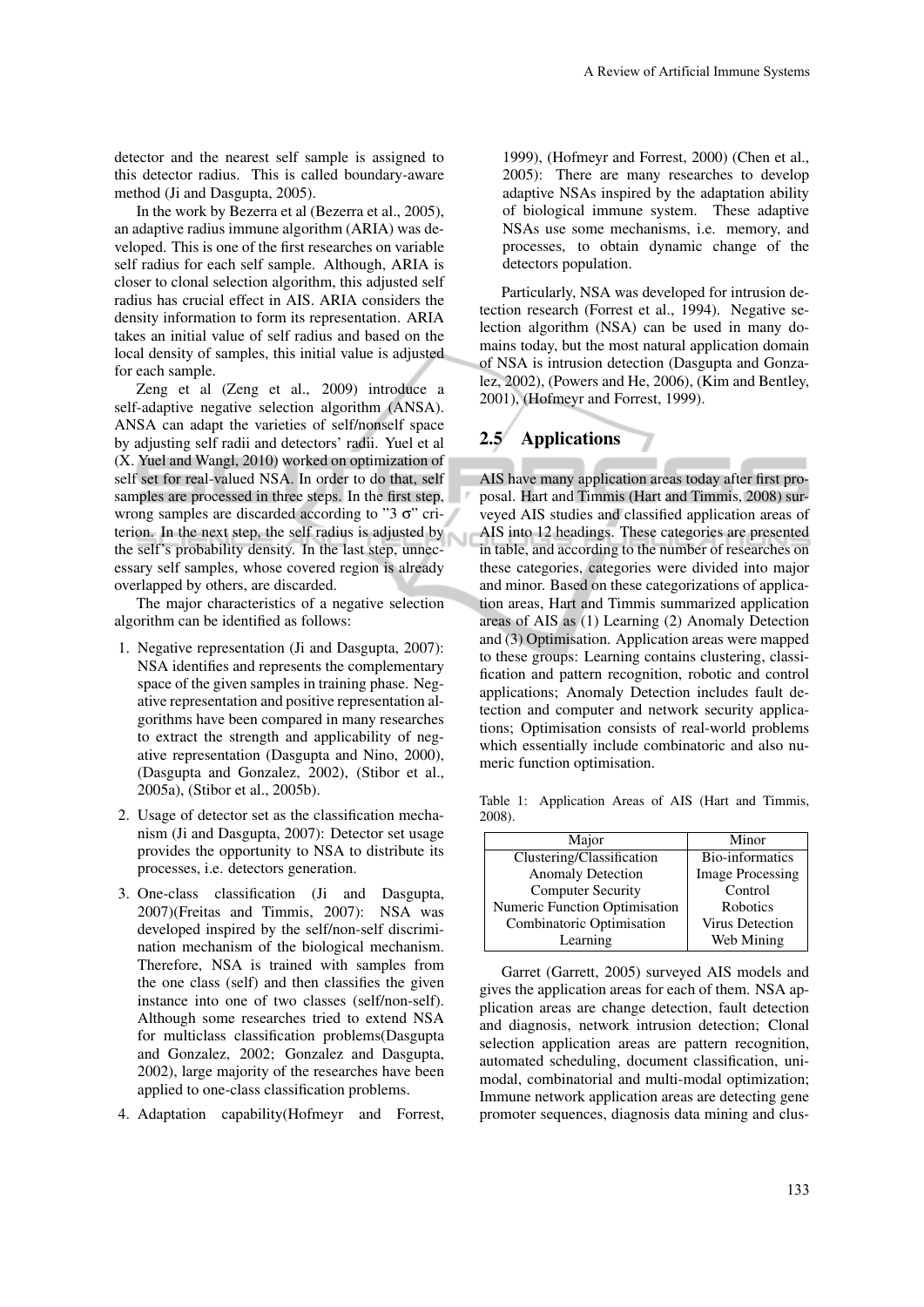ter analysis; Danger theory application area is intrusion detection.

Freitas and Timmis (Freitas and Timmis, 2007) discussed the application of AIS for data mining. They evaluated all AIS models and found limitations in existing AIS for data mining. Limitations they discovered and suggestions for future researches were mentioned in order to mitigate corresponding limitation.

## 3 CONCLUSIONS

In machine learning, there are many learning methods that are inspired by the biological mechanisms. Genetic algorithm and neural network are the wellknown biologically inspired computational models. Genetic algorithm mimics the principles and processes of natural evaluation. On other hand, neural network is inspired by the network or circuit of biological neurons and mimics the properties of biological neurons. Biological immune system is the other biological system that has various computational mechanisms: pattern recognition, memory, distributed processing, self organizing, etc. Inspired by the principles and processes of the biological immune system, many computational intelligent models were developed, and this type of models is called Artificial Immune Systems (AIS). These AIS models are categorized mainly into immune network model, clonal selection, negative selection and danger theory.

## REFERENCES

- Aickelin, U. and Cayzer, S. (2002). The danger theory and its application to artificial immune systems. In *In Proceedings of the 1st International Conference on Artificial Immune Systems*. Springer-Verlag.
- Aickelin, U. and Greensmith, J. (2007). Sensing danger: Innate immunology for intrusion detection. In *Information Security Technical Report*. Elsevier.
- Al-Enezi, Abbod, J., and Alsharhan, M. (2010). Artificial immune systems - models, algorithms and application. In *International Journal of Research and Reviews in Applied Sciences*. ARPA Press.
- Balachandran, S., Dasgupta, D., Nino, F., and Garrett, D. (2007). A framework for evolving multi-shaped detectors in negative selection. In *In Proceedings of the 2007 IEEE symposium on foundations of computational intelligence*. IEEE Xplore.
- Bezerra, G. B., Barra, T. V., de Castro, L. N., and Zuben, F. J. V. (2005). Adaptive radius immune algorithm for data clustering. In *Artificial Immune Systems: 4th International Conference*. Springer-Verlag.
- Brownlee, J. (2005). Clonal selection theory and clonalg the clonal selection classification algorithm (csca). In *Centre for Intelligent Systems and Complex Processes (CISCP), Tech. Rep. 2-02*. Faculty of Information and Communication Technologies (ICT), Swinburne University of Technology.
- Chen, J., Liang, F., and Yang, D. (2005). Dynamic negative selection algorithm based on match range model. In *Proceedings of the 18th Australian Joint conference on Advances in Artificial Intelligence*. Springer-Verlag.
- Coelho, G. P. and Zuben, F. J. V. (2010). A concentrationbased artificial immune network for continuous optimization. In *IEEE Congress on Evolutionary Computation*. IEEE.
- Coelho, G. P. and Zuben, F. J. V. (2011). A concentrationbased artificial immune network for multi-objective optimization. In *International Conference on Evolutionary Multi-Criterion Optimization*. Springer-Verlag.
- Dasgupta, D. and Gonzalez, F. (2002). An immunity-based technique to characterize intrusions in computer networks. In *IEEE Transactions on Evolutionary Computation*. IEEE Press. ⊿
- Dasgupta, D. and Nino, F. (2000). A comparison of negative and positive selection algorithms in novel pattern detection. In *IEEE International Conference on Systems, Man, and Cybernetics*. IEEE Xplore.
- de Castro, L. N. and Zuben, F. J. V. (1999). Artificial immune systems: part i - basic theory and applications. In *Technical Report DCA-RT 01/99*. School of Computing and Electrical Engineering, State University of Campinas.
- de Castro, L. N. and Zuben, F. J. V. (2000). The clonal selection algorithm with engineering applications. In *Proceedings of the Genetic and Evolutionary Computation Conference*. Morgan Kaufmann.
- de Castro, L. N. and Zuben, F. J. V. (2001). ainet: An artificial immune network for data analysis. In *In Data Mining: A Heuristic Approach*. Idea Group.
- de Castro, L. N. and Zuben, F. J. V. (2002). Learning and optimization using the clonal selection principle. In *IEEE Transactions on Evolutionary Computation*. IEEE Press.
- Forrest, S., Perelson, A., Allen, L., and Cherukuri, R. (1994). Self-nonself discrimination in a computer. In *In Proceedings of the 1994 IEEE Symposium on Research in Security and Privacy*. IEEE Computer Society.
- Freitas, A. A. and Timmis, J. (2007). Revisiting the foundations of artificial immune systems for data mining. In *IEEE Transactions on Evolutionary Computation*. IEEE Press.
- Garrett, S. M. (2005). How do we evaluate artificial immune systems? In *Evolutionary Computation*. MIT Press.
- Gonzalez, F. and Dasgupta, D. (2002). An immunogenetic technique to detect anomalies in network traffic. In *In Proceedings of the genetic and evolutionary compuation conference*. Morgan Kaufmann.